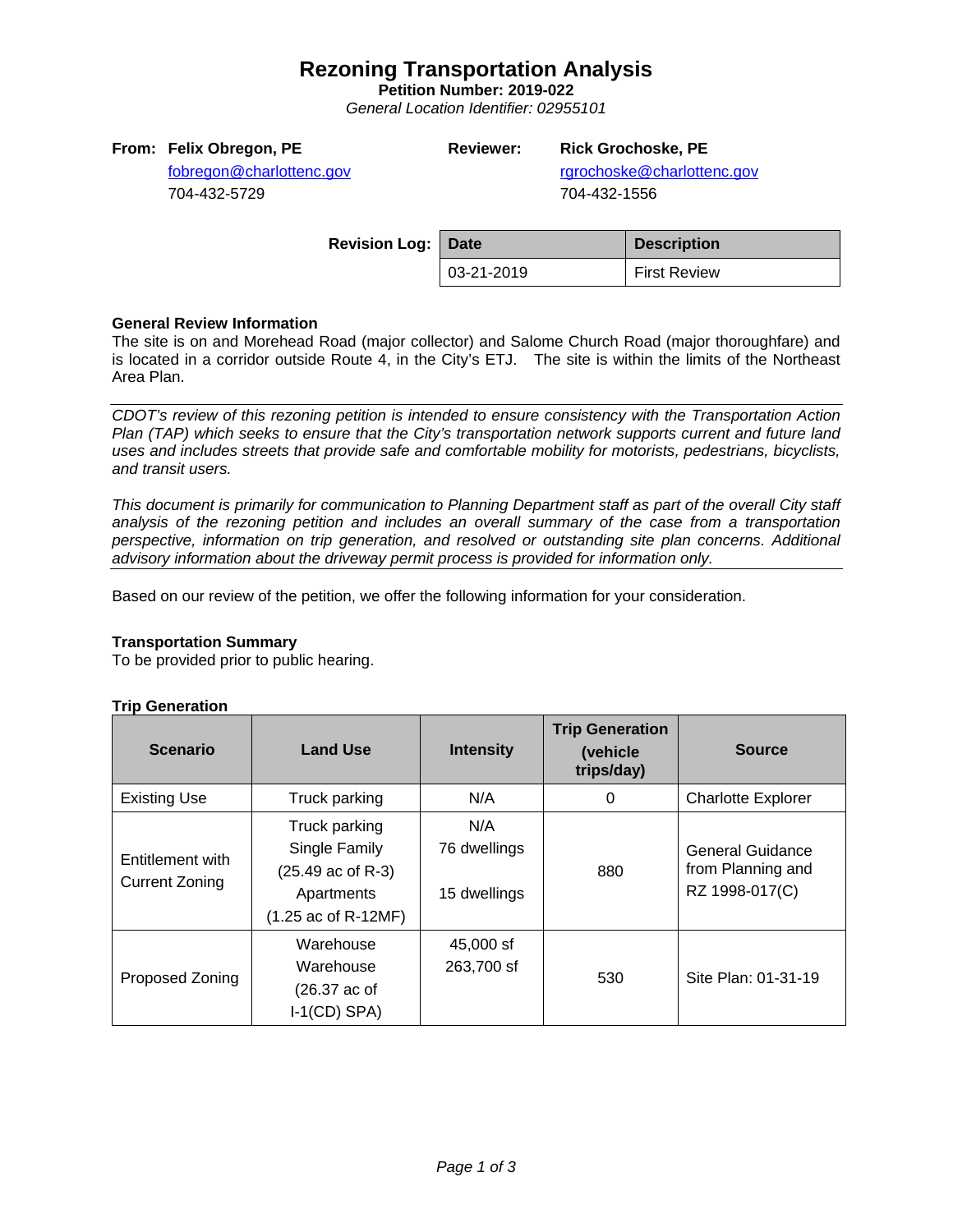## **Rezoning Transportation Analysis**

**Petition Number: 2019-022**

*General Location Identifier: 02955101*

**Outstanding Issues Container and Strike Example 20 and Strike Container and Strike Outstanding issue** 

- 1. **Curbline:** The location of the future back of curb on the following roads is as follows:
	- a. Morehead Rd's back of curb is 17.5' as measured for the road's existing centerline (see CLDSM U-07 standard Local Collector Street Typical Section).
	- b. Salome Church Rd. back of curb is 33' as measured for the road's existing centerline.
	- c. Gene Downs Rd. back of curb is 12.5' as measured for the road's existing centerline.

The petitioner should revise the site plan and conditional note(s) to commit to construct the curb and gutter at all the locations described above. The site plans should label and dimension the curb and gutter location from the road centerline.

- 2. **Traffic Study:** A Traffic Impact Study is not necessary for the complete review of this petition.
- 3. The petitioner should revise the site plan and conditional note(s) to provide 36' of right-of-way dedicated in fee simple along the site's Morehead rd. frontage, a major collector.
- 4. The petitioner should revise the site plan and conditional note(s) to provide 50' of right-of-way dedicated in fee simple along the site's Salome Church Rd. frontage, a major thoroughfare outside Route 4.
- 5. The petitioner should revise the site plan and conditional note(s) to provide 55' of total right-of-way dedicated in fee simple along the site's Gene Downs Rd. frontage, a local office/commercial narrow street typical section.
- 6. The petitioner should revise the site plan and conditional note(s) to provide curb/gutter, pavement widening, an 8' planting strip and 5' sidewalk along the site's Morehead Rd. frontage, City's Subdivision Ordinance.
- 7. The petitioner should revise the site plan and conditional note(s) to provide curb/gutter, pavement widening, an 8' planting strip and 5' sidewalk along the site's Salome Church Rd. frontage, per Chapter 19 requirements.
- 8. The petitioner should revise the site plan and conditional note(s) to provide curb/gutter, pavement widening, an 8' planting strip and 5' sidewalks along the site's Gene Downs Rd. frontage, City's Subdivision Ordinance.
- 9. The petitioner should revise the site plan and conditional note(s) to remove/close an existing driveway on Morehead Rd. east of the main site's driveway (i.e. "Old Gene Downs Rd.) and restore the open drainage grass ditch section. See the subject driveway to be closed below, as requested by both NCDOT and CDOT. Site access can be served by the two (2) remaining driveways.
- 10. The petitioner should revise the site plan and conditional note(s) to provide two (2) 150' westbound Morehead Rd. left turn storage lanes at Gene Downs Rd. and the main site's driveway (i.e. "Old Gene Downs Rd.) with appropriate bay taper lengths (see the location of the two required left turn storage lanes below).